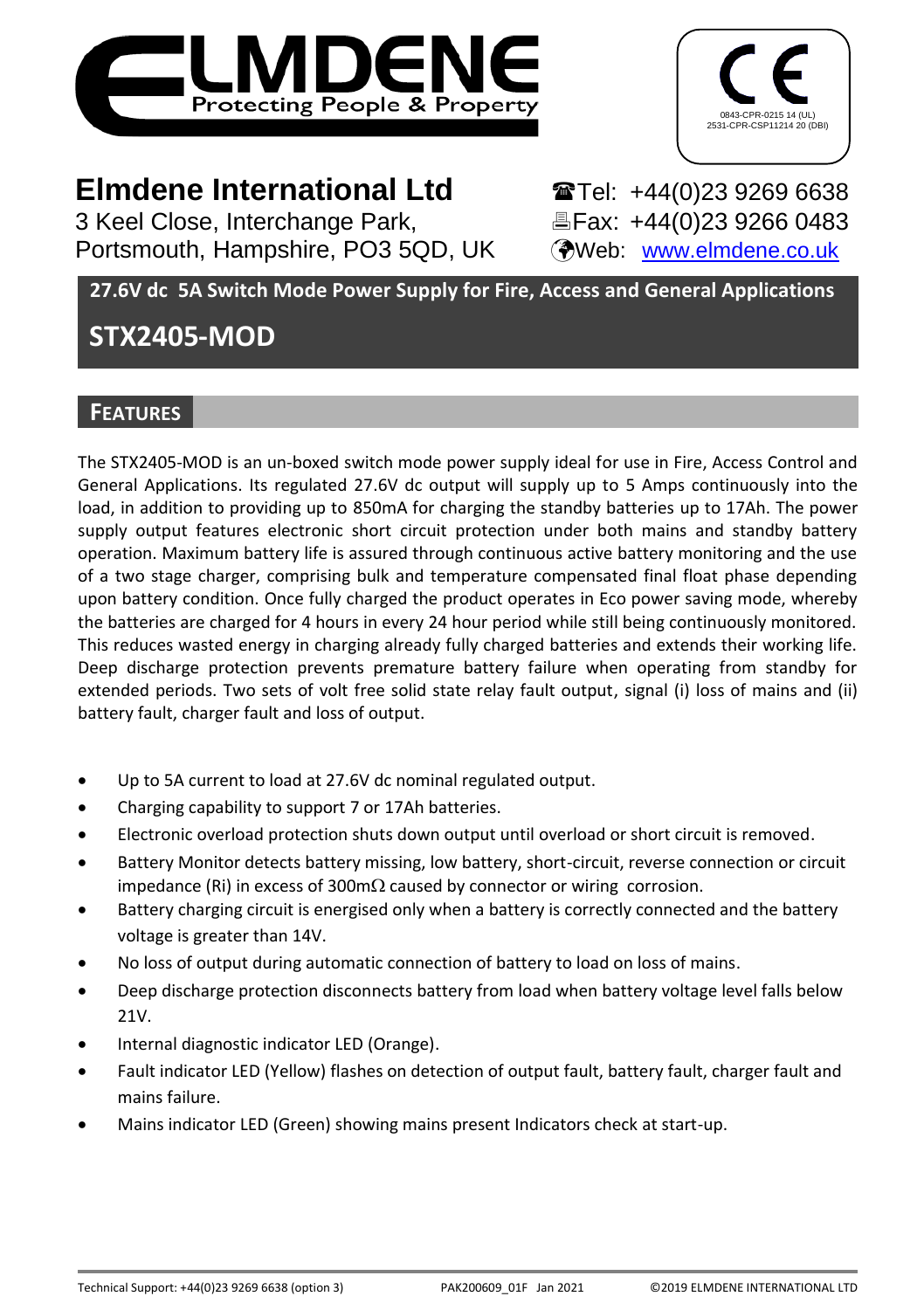

# **SPECIFICATION**

### **Mains Input**

| <b>Rated Voltage</b>  | $110 - 240V$ ac                   |
|-----------------------|-----------------------------------|
| (Operational voltage) | $(90 - 264V ac)$                  |
| Frequency             | 50/60 Hz                          |
| Input current         | < 2.0 Amps at full load           |
| Inrush current        | 25A Max at 25 °C 110V ac for 10ms |
| Fuse                  | T3.15 A, 20 mm, 250V ac HRC       |

#### **Output**

| Voltage at full load             |                                                                    |                                                                |               |  |
|----------------------------------|--------------------------------------------------------------------|----------------------------------------------------------------|---------------|--|
| Mains power                      | 27.0 - 28.3V dc (27.6V nominal)                                    |                                                                |               |  |
| Battery standby                  | $20.3 - 26.0V$ dc                                                  |                                                                |               |  |
| Ripple                           | <100 mV pk - pk max @ Rated Voltage                                |                                                                |               |  |
| <b>Fuse</b>                      |                                                                    |                                                                |               |  |
| Load                             | F5.0 A                                                             |                                                                |               |  |
| Battery                          | F5.0 A                                                             |                                                                |               |  |
| <b>Battery mode selected</b>     | 2.1 Ah                                                             | 7 Ah                                                           | <b>17 Ah</b>  |  |
| <b>Continuous Output Current</b> |                                                                    |                                                                |               |  |
| No charging (Imax B)             | 5.0A                                                               | 5.0A                                                           | 5.0A          |  |
| With charging (Imax A)           | 5.0A                                                               | 5.0A                                                           | 5.0A          |  |
| <b>Battery Capacity</b>          | 2 x 2.1Ah 12V<br>2 x 7Ah 12V                                       |                                                                | 2 x 17Ah 12V  |  |
| eg                               |                                                                    |                                                                |               |  |
| PowerSonic model                 | PS12021                                                            | PS12070                                                        | PS12170       |  |
| Yuasa model                      | NP2.1-12                                                           | NP7-12                                                         | NP17-12       |  |
| Interlogix model                 |                                                                    |                                                                | <b>BS131N</b> |  |
| <b>Battery Charging</b>          |                                                                    | Constant current bulk charging to 80% capacity within 24 hours |               |  |
|                                  | Float charging to 100% within 48 hours                             |                                                                |               |  |
|                                  | Eco charging and check every 24 hours $-$ (for up to 8 hours pulse |                                                                |               |  |
|                                  | charge dependent on temperature)                                   |                                                                |               |  |
| Constant current charge          | 0.8A                                                               |                                                                |               |  |
| Low battery threshold voltage    | 23V                                                                |                                                                |               |  |
| Deep discharge protection        | Threshold voltage - 21V                                            |                                                                |               |  |
| Quiescent current - no load      | < 30mA @ 27.6V                                                     |                                                                |               |  |
| Quiescent current – batt cut off | 0mA @ 27.6V                                                        |                                                                |               |  |

#### **Mechanical**

| <b>Product Reference</b>                                  | <b>STX2405-MOD</b> |  |
|-----------------------------------------------------------|--------------------|--|
| <b>Enclosure Dimensions</b><br>$w \times h \times d$ (mm) | 156 x 145 x 60     |  |
| Weight (kg)                                               | 0.66               |  |

### **Environmental**

| Temperature – Operating | -10 to +40°C (operating) 75% RH non-condensing |
|-------------------------|------------------------------------------------|
| Temperature - Storage   | $-20$ to $+80^{\circ}$ C (storage)             |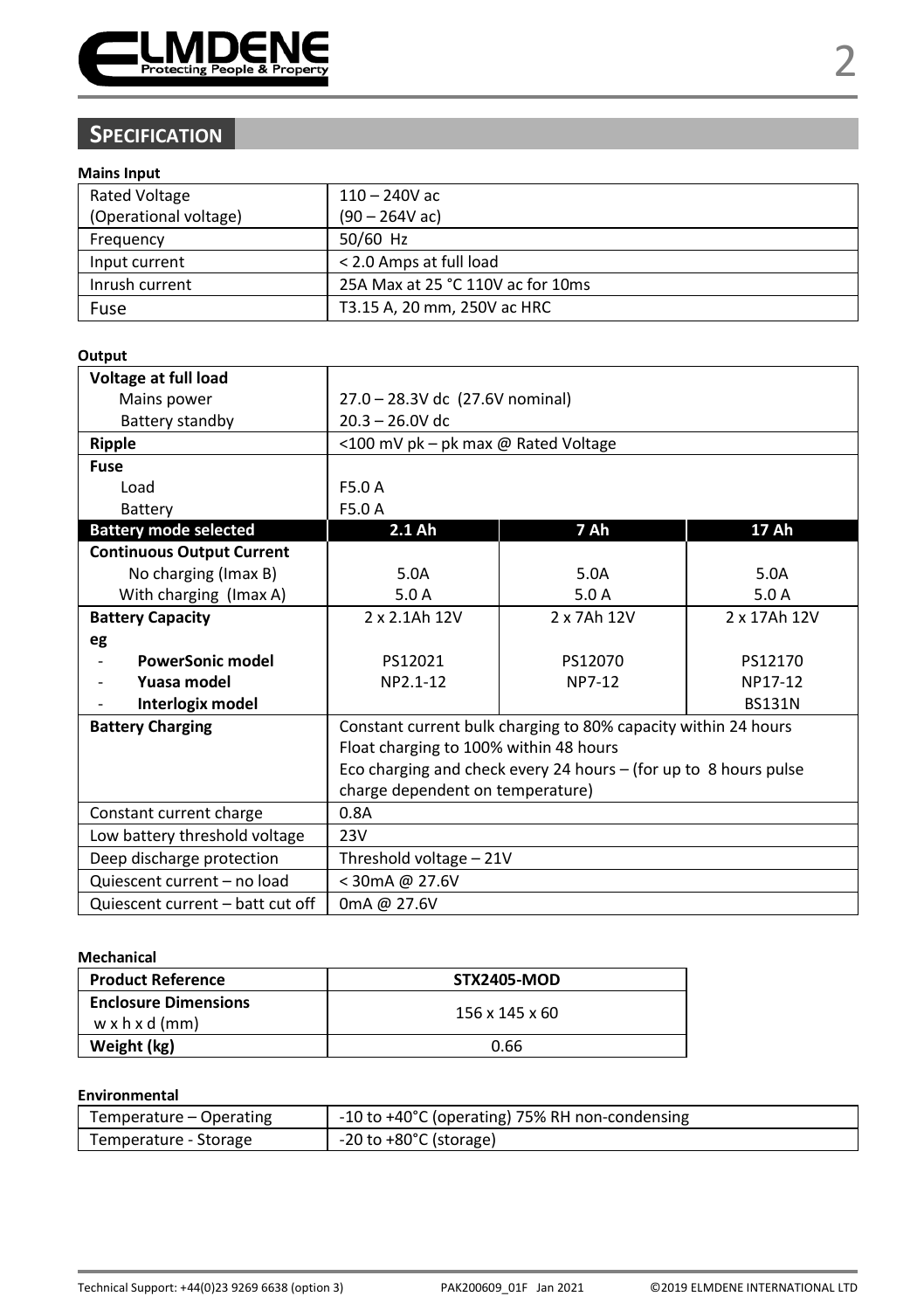

### **Connections and Signalling outputs**

| Load Output $+/-$              | Screw terminals Voltage output to load                            |  |
|--------------------------------|-------------------------------------------------------------------|--|
| <b>GEN PSU Fault (normally</b> | 0.10A @ 60V dc 16 $\Omega$ solid state relay contacts, volt free  |  |
| closed contact)                | Open if Mains failed and battery voltage < 23V or fault PSU fault |  |
|                                | condition, (see below)                                            |  |
| EPS Fault (normally closed     | 0.10A @ 60V dc 16 $\Omega$ solid state relay contacts, volt free  |  |
| contact)                       | Open if loss of mains > 10 seconds                                |  |
| Temperature sensor             | Thermistor input from supplied battery terminal thermistor.       |  |
| $BAT + / -$                    | Connection to back up battery using supplied battery lead         |  |
|                                |                                                                   |  |

## **SIGNALLING AND DIAGNOSTICS**

| <b>Fault Outputs</b> |                  |           |                           |                                |
|----------------------|------------------|-----------|---------------------------|--------------------------------|
| <b>EPS Fault</b>     | <b>GEN Fault</b> | Condition | <b>Possible Cause</b>     | <b>Action</b>                  |
| <b>CLOSED</b>        | <b>CLOSED</b>    | Normal    | Mains present             | None                           |
|                      |                  | operation | Battery healthy           |                                |
| OPEN                 | <b>CLOSED</b>    | Standby   | Mains lost                | Investigate loss of mains      |
|                      |                  | Mode      | Battery driving load      |                                |
| <b>CLOSED</b>        | OPEN             | Fault     | Blown fuses               | Investigate fault source using |
|                      |                  | Present   | Battery fault             | diagnostic LED                 |
|                      |                  |           | Internal fault            | Rectify fault where possible   |
| OPEN                 | OPEN             | PSU       | Mains lost                | Restore mains as soon as       |
|                      |                  | Shutdown  | Standby battery exhausted | possible                       |

#### **LED Indication**

| YELLOW LED         | <b>Fault LED</b> |
|--------------------|------------------|
| <b>GREEN LED</b>   | Mains supply On  |
| <b>DIAGNOSTICS</b> | Diagnostic LED   |

### **Fault Diagnostic table – Front panel - User**

| <b>Yellow LED</b><br>Fault        | <b>Green LED</b><br><b>Mains</b> | Condition           | <b>Possible Cause</b>                                 | <b>Action</b>                |  |
|-----------------------------------|----------------------------------|---------------------|-------------------------------------------------------|------------------------------|--|
| OFF                               | ON                               | Normal              | Mains present                                         | None                         |  |
|                                   |                                  | operation           | Battery healthy                                       |                              |  |
| <b>FLASH</b><br><b>CONTINUOUS</b> | ON OF OFF                        | Fault               | <b>Blown fuses</b><br>Battery fault<br>Internal fault | Contact service<br>engineer  |  |
| 1 PULSE/S                         | OFF                              | <b>Standby Mode</b> | Mains lost<br>Battery driving load                    | Investigate loss of<br>mains |  |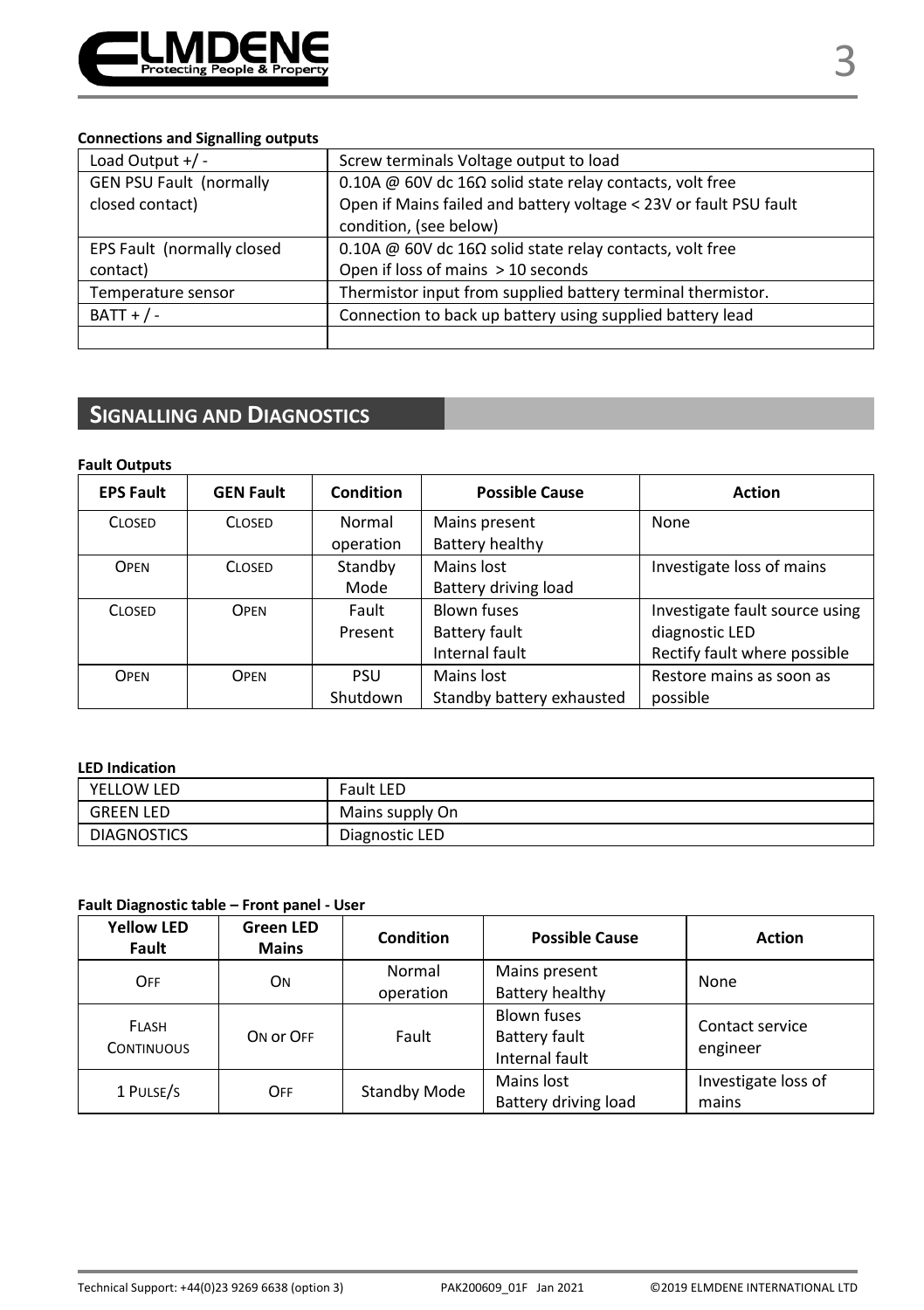

### **Fault Diagnostic table – Internal - Engineer**

| <b>Orange LED</b><br><b>Diagnostic</b> | <b>Green LED</b><br><b>Mains</b> | Condition                             | <b>Possible Cause</b>                                                              | <b>Action</b>                                                                                         |
|----------------------------------------|----------------------------------|---------------------------------------|------------------------------------------------------------------------------------|-------------------------------------------------------------------------------------------------------|
| OFF                                    | ON                               | Normal<br>operation                   | Mains present<br>Battery fully charged                                             | None                                                                                                  |
|                                        | OFF                              | Standby<br>Operation                  | Mains Lost. No faults present<br>Battery driving load                              | Investigate loss of mains                                                                             |
| FLASH<br><b>CONTINUOUS</b>             | ON OF OFF                        | No output                             | Output fuse blown<br>Output overload<br>Output short circuit                       | Check and replace output<br>fuse<br>Disconnect output load and<br>test load                           |
| 1 PULSE                                | <b>O<sub>N</sub></b>             | Battery<br>Charging                   | No faults active<br>Battery charging normally but<br>< 90% of full charge          | None                                                                                                  |
| 2 PULSES                               | <b>O<sub>N</sub></b>             | No Battery                            | Battery disconnected<br>Battery fuse blown<br>Battery heavily discharged           | Check battery connections<br>Check battery fuse<br>Check battery condition<br>Replace battery if aged |
|                                        | OFF                              | Low Battery<br>Volts                  | <b>Standby Mode</b><br>Battery almost discharged                                   | Restore mains                                                                                         |
| 3 PULSES                               | ON OF OFF                        | <b>Battery Fault</b>                  | High impedance in battery<br>connection<br>Battery internal fault                  | Check battery connections<br>for corrosion. Replace<br>battery if aged                                |
| <b>4 PULSES</b>                        | ON OF OFF                        | Charger Fault                         | Internal failure of battery charger                                                | Return to manufacturer                                                                                |
| 5 PULSES                               | ON OF OFF                        | Battery<br>Temperature<br>Probe Fault | Battery temperature monitor<br>disconnected or damaged<br>PSU running in Safe Mode | Check temperature sensor<br>connections and condition<br>of sensor.<br>Replace if suspect             |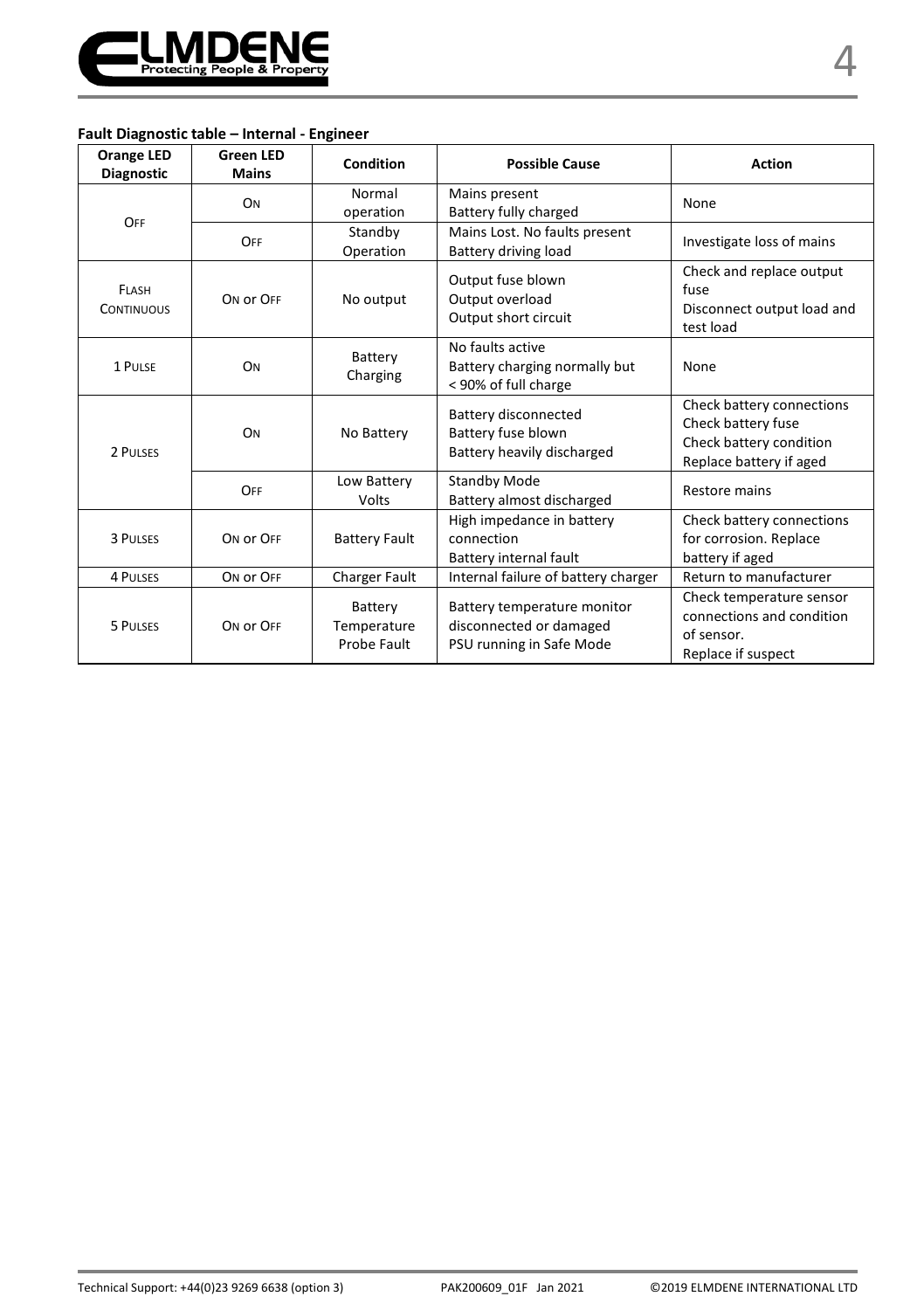

### **INSTALLATION**

This unit is only suitable for installation as permanently connected equipment. The PSU is NOT SUITABLE for external installation.

This unit must be fed from a mains power source having a separate (approved) disconnect device and fitted with a fuse or other over-current protection device rated at 5A maximum. Ensure that the disconnect device used has appropriate earth fault protection to the applicable standard.

Where the PSU is used to provide power to a fire alarm circuit, the mains isolation and disconnect device should be provided solely for this purpose and be suitably marked "FIRE ALARM – DO NOT TURN OFF". All cabling should meet national and local fire system installation regulations, e.g. FP200 type cable for high integrity installations.

Where the PSU is used for other applications, it should be installed according to all relevant safety regulations applicable to that application.

Where the GEN PSU Fault and EPS Fault outputs are used, they should only be connected to circuits having voltages less than 60V dc.

#### **Cable Sizing**

- 1) Mains input cable must be to the applicable standard with a 5A or greater current capacity, i.e. 0.75 mm<sup>2</sup> nominal conductor area, having a minimum operating voltage of 300/500V ac.
- 2) The low voltage output cable must be sized to carry the rated load current to the devices connected to the PSU, at full 5 Amp load this should be 1.5 mm<sup>2</sup> CSA.
- 3) All cabling should be securely fastened in position.

#### **Mounting the Module**

4) Fix the module into chosen enclosure using 3 x fixing points as per Fig 1 (All fixings must be used). Ensure sufficient space for heat dissipation and adequate ventilation to avoid overheating of the unit or associated batteries.



### **COMMISSIONING**

#### **Mains Power Up**

- 1) With no external connections made to the PSU, connect the mains input wires to the terminal block, *ensuring that the mains isolator (disconnect device) is open*. Fasten wiring in place with cable tie to saddle. *Note: Equipment must be earthed.*
- 2) Apply mains input. Confirm that all LED indicators flash on briefly proving integrity of indicating circuits. Ensure that the green Mains LED then stays illuminated and that the yellow Fault LED flashes after approximately 3s (indicating a disconnected battery).
- 3) Disconnect the mains power.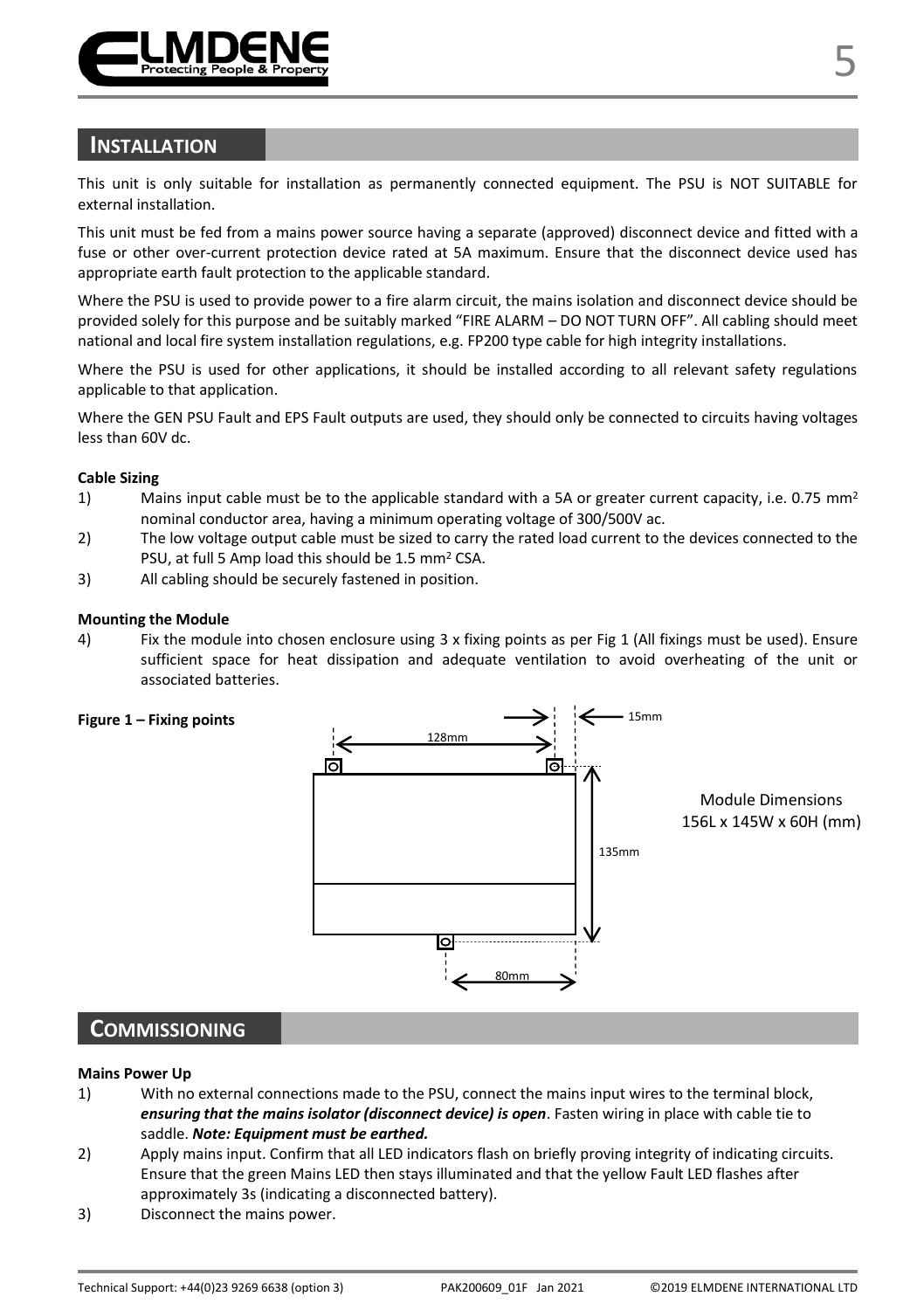

#### **Load Output and Remote Signalling**

- 4) Connect the EPS and GEN PSU Fault outputs to the appropriate inputs of control equipment if remote fault monitoring is required.
- 5) Loop the load (output) wiring through the supplied ferrite EMC suppressor.

#### **Figure 2 – Connections**



- 6) Re-apply mains. Verify that the green Mains LED illuminates and the yellow Fault LED flashes after approximately 3s (disconnected battery).
- 7) If connected, verify that the EPS Fault monitor shows a *closed* contact and the GEN PSU Fault monitor shows an *open* contact.
- 8) Perform a full functional test of system including full alarm condition.
- 9) Disconnect mains**.**

#### **Figure 3 – Terminal labels**



#### **Standby Batteries**

- 10) With mains *disconnected,* connect the two 12V standby batteries in series using the single cable provided. Connect the *negative* of one battery to the *positive* of the other. *DO NOT CONNECT* the other two battery terminals to each other.
- 11) Connect the free Positive and Negative terminals of the batteries to the PCB terminals Batt+ and Batt using the cables provided. See Figure 2 and 3.
- 12) Connect the battery temperature sensor (two white wires) to the PCB terminals Temp Sense. See Figure 3. Wires can be connected either way around.
- 13) Re-apply mains and, after the LED indicators initial start-up flash, verify that the yellow Fault LED does not flash (battery connection detected). Verify that the remote PSU Fault monitor shows a *closed* contact.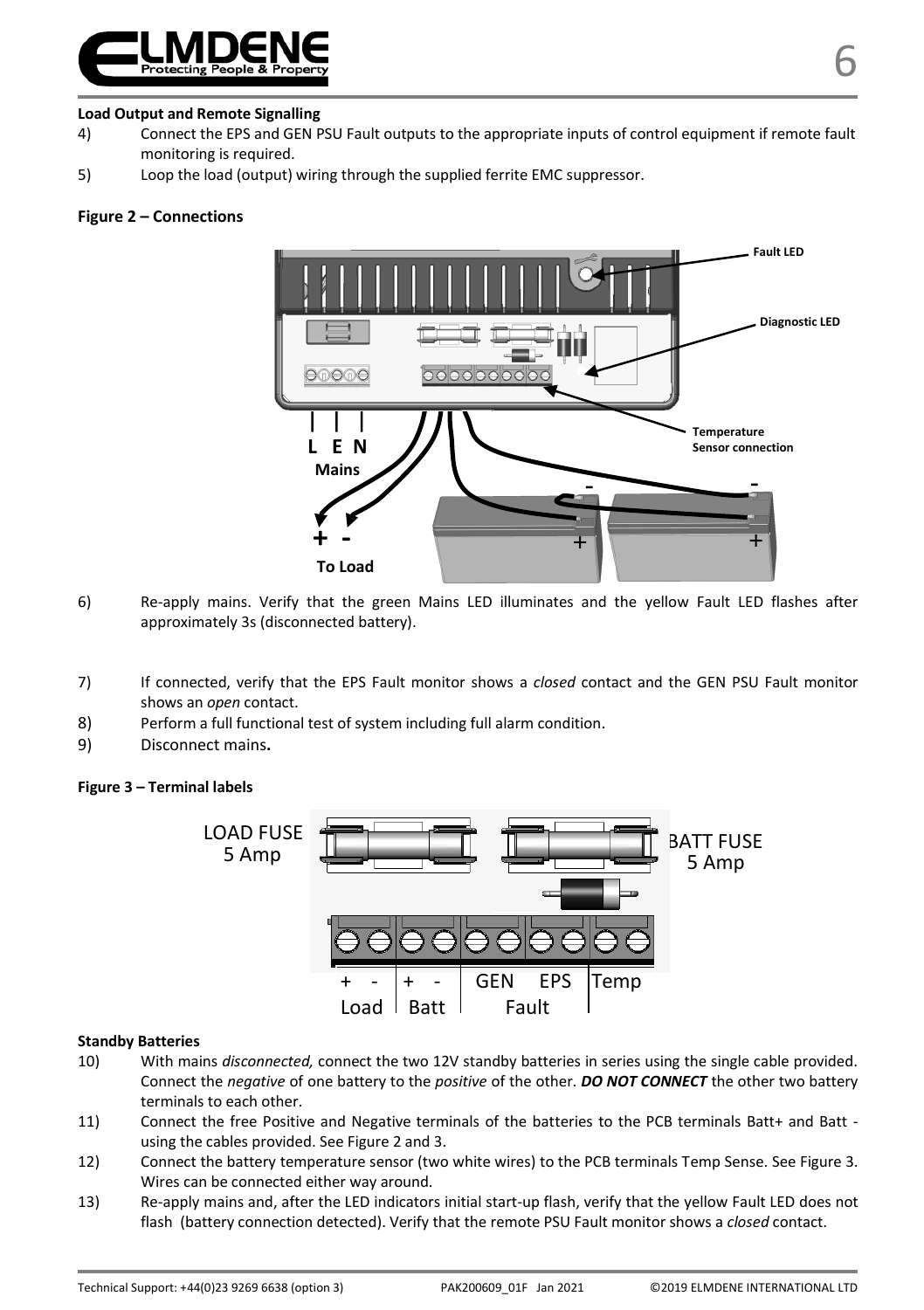

- 15) If connected, verify that the EPS Fault monitor shows an *open* contact and the GEN PSU Fault monitor shows a *closed* contact.
- 16) Perform a full functional test of system including full alarm condition. Verify that the standby batteries can support the system load. Note: ensure batteries have sufficient charge.

# **Final**

- Reconnect the mains. Verify that the green Mains LED illuminates and the yellow Fault LED extinguishes.
- 18) If connected, verify that the EPS Fault monitor shows a *closed* contact and the GEN PSU Fault monitor shows a *closed* contact.

## **NOTE: Batteries must be connected before mains power is applied to enable the batteries to be utilised. When replacing batteries, re-connect new batteries and then cycle the mains power.**

### **OPERATING INSTRUCTIONS**

In the event of loss of mains, a battery fault or a GEN PSU fault, the corresponding Fault signal contacts will open.

If the output of the PSU fails, the cause of the failure should be investigated e.g. short circuit load, connection of a deeply discharged battery. The fault should be rectified before restoring power to the PSU. If any of the fuses require replacing, ensure the correct fuse rating and type is used.

### **MAINTENANCE**

This unit is intended for use by Service Personnel only. There are NO USER SERVICEABLE parts inside.

There is no regular maintenance required of the PSU other than periodic testing, and replacement of the standby battery. *Reference should be made to the battery manufacturer's documentation to determine typical/expected battery life with a view to periodic replacement of the battery.*